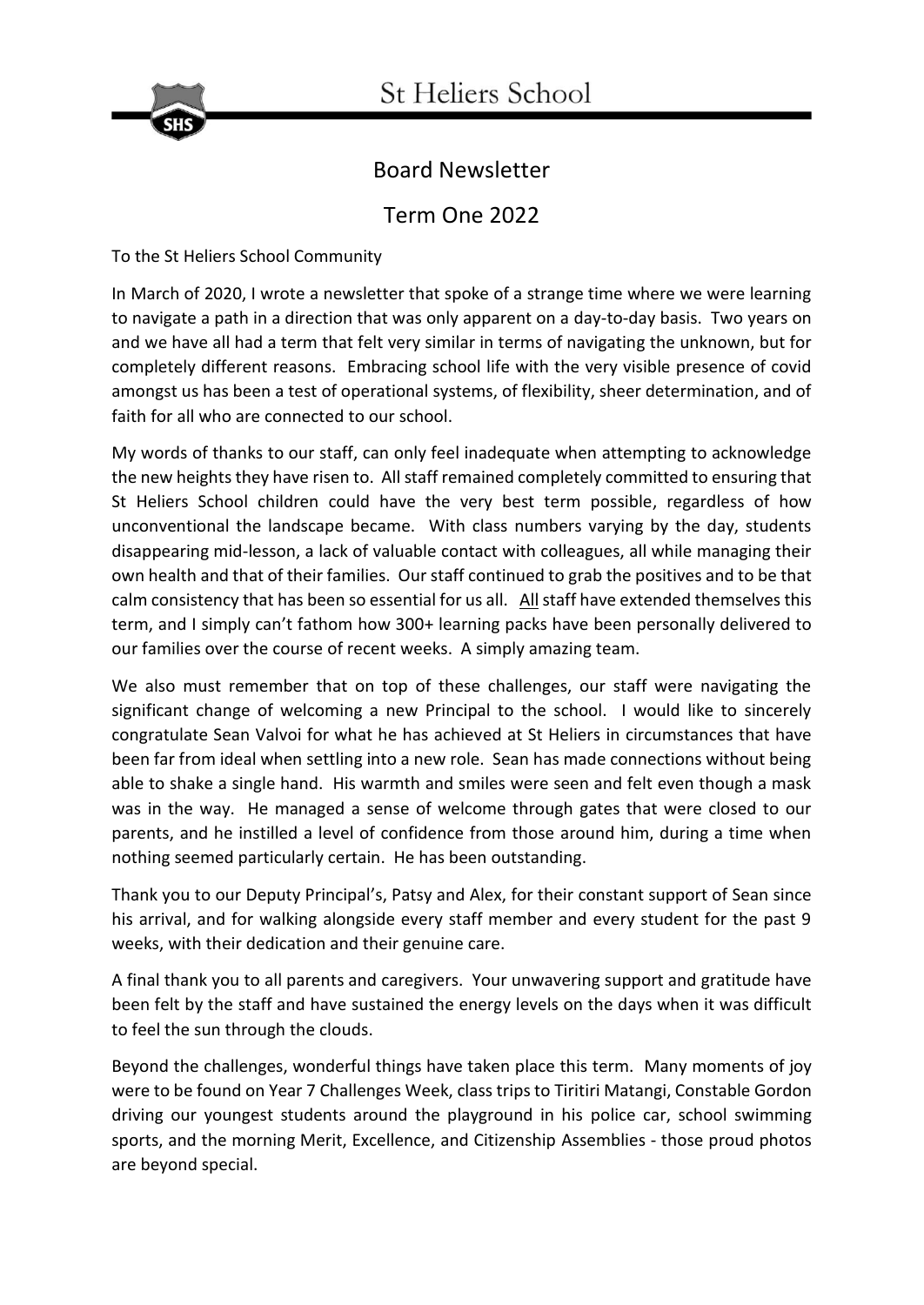The governance work of the Board has continued this year with a particular focus on:

# **Health & Safety**

The Board made the pro-active decision before the term began, that we would not wait for the Ministry of Education delivery of a small number of CO2 monitors. We purchased a monitor for every classroom to ensure that we were providing safe, well-ventilated spaces for our students and staff. We also pre-empted the delivery of RAT tests to schools by matching the provision of the Ministry and ensuring staff had the tests they needed to maximise safety and confidence.

# **Property**

Although delays have occurred, the plans continue for the school's name and logo to proudly adorn our lovely new stonewall by the Maskell St intersection. We hope this will be completed next term.

Work will begin in the upcoming holidays on the terrace and canopy installation in front of Rooms 4 - 6. These are our only classrooms without an adjacent sheltered area, and we look forward to the children enjoying a new outdoor learning space, as well as a covered area to eat their lunch. The new addition will be in keeping with the style of the existing building and will be very similar to the facade of Rooms 1 - 3, utilising timber rather than concrete.



#### **Tuckshop**

Thank you to Amanda Aitken, for the work she has put into investigating a new provider for our Tuckshop service. The Year 7's enjoyed sampling the menu and after receiving parent feedback at this week's PTA meeting, final decisions will be made shortly. The start date for the new service will depend on a return to a single lunchtime for our students rather than the current split breaks. Thank you once again to Gillian, for her commitment to the tuckshop over recent years. She enjoyed her time in the school, and I know she will miss everyone greatly.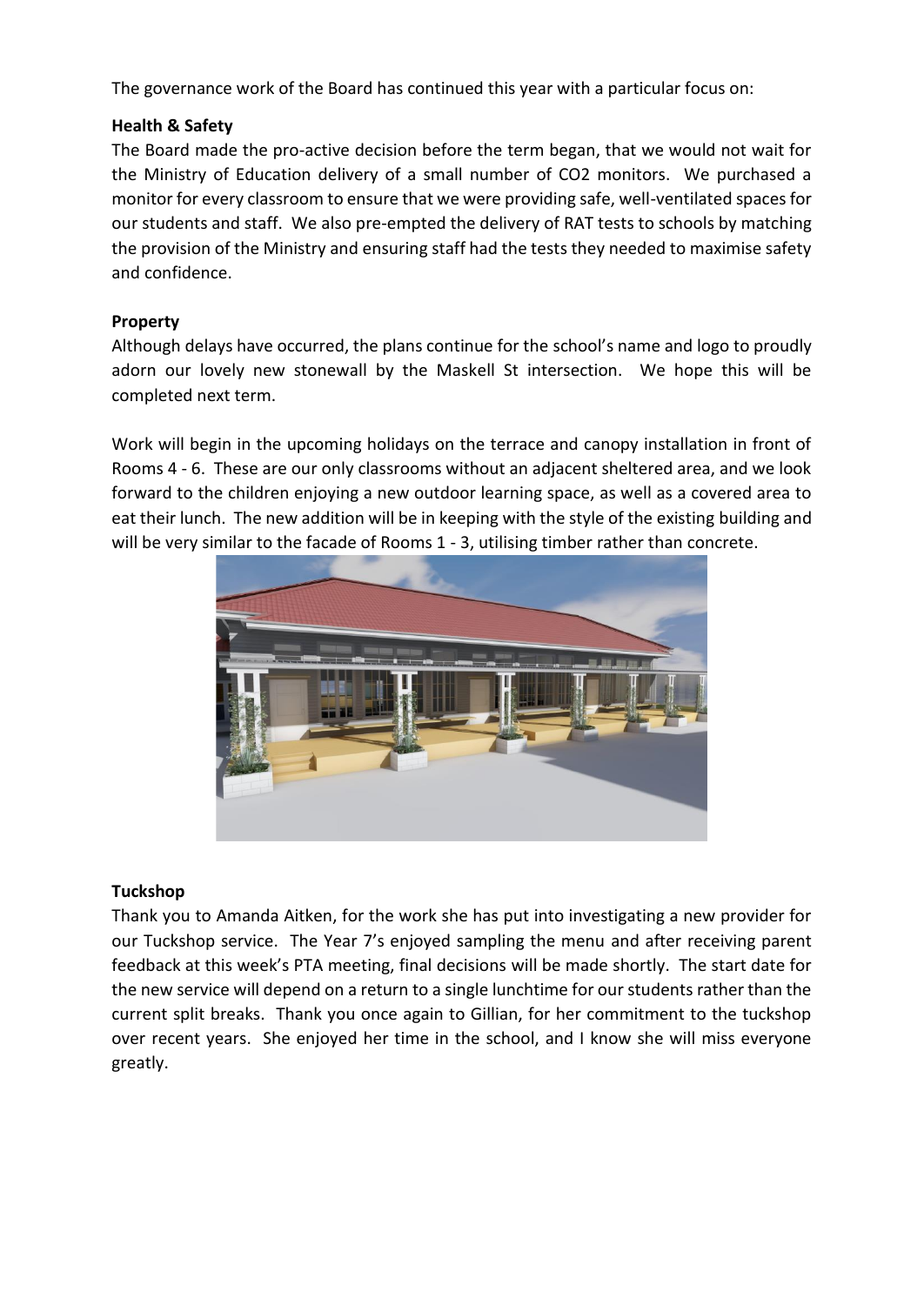# **Principal Appraisal**

The Board is responsible for ensuring that our principal continues to meet all professional standards and an external appraiser is engaged for this purpose. This year we will work with David Ellery of The Education Group, whom I look forward to meeting this week. The appraisal is a rigorous and comprehensive process over the course of the year, providing essential assurance of skills and competence that we know Sean possesses.

### **Kahui Ako**

This is a very significant time for our kahui ako (Community of Learning - COL). Our COL sees us work alongside Glendowie Primary School, Churchill Park, and Glendowie College toward shared achievement goals. Churchill Park and Glendowie Primary also have new Principals this year, so with Gordon Robertson of Glendowie College in the role of Lead Principal, the COL enters an exciting new era. The Board will attend a COL Combined Board event this week, and we look forward to meeting both Dr Paul Crowhurst, and Marie Todd.

# **Professional Development**

Although opportunities have been limited, the Board continually seeks to upskill, and have attended workshops this term discussing giving life to Te Tiriti o Waitangi in the school context.

I am continuing to enjoy my role as Chair of the Auckland Regional Executive of the NZ School Trustees Association and am grateful for recent opportunities provided to engage with The Secretary of Education, The President of the NZ Principals Federation, The Office of the Children's Commission, The Teaching Council, The Privacy Commissioner, The NZ Qualifications Authority and more.

Please note that this is an **election year for our school Board**, and the school will be calling for nominations in July. If being a Board member is something that interests you, and you would like to understand more about the role, please do not hesitate to contact me. I am always happy to meet and chat over coffee.

#### **Survey**

Early next term we will conduct a survey of our parent community to seek your feedback on our school values, student learning, environment, communication, and future priorities. This feedback plays an important part in the formulation of our strategic goals, and annual plan. We greatly appreciate you taking the time to share your thoughts with us.

To close, can I wish our staff, our students, and their whanau a wonderful upcoming holiday break. Take the opportunity to re-set and re-charge ahead of a Term 2 that I hope brings us more freedom for strengthened connections. May next term enable our parent community to enjoy being a part of St Heliers School, as much as their children do.

Stay grateful, hopeful, and brave, and we look forward to seeing you next term.

Kathy Harding Board Chair Ph 027 2818 007